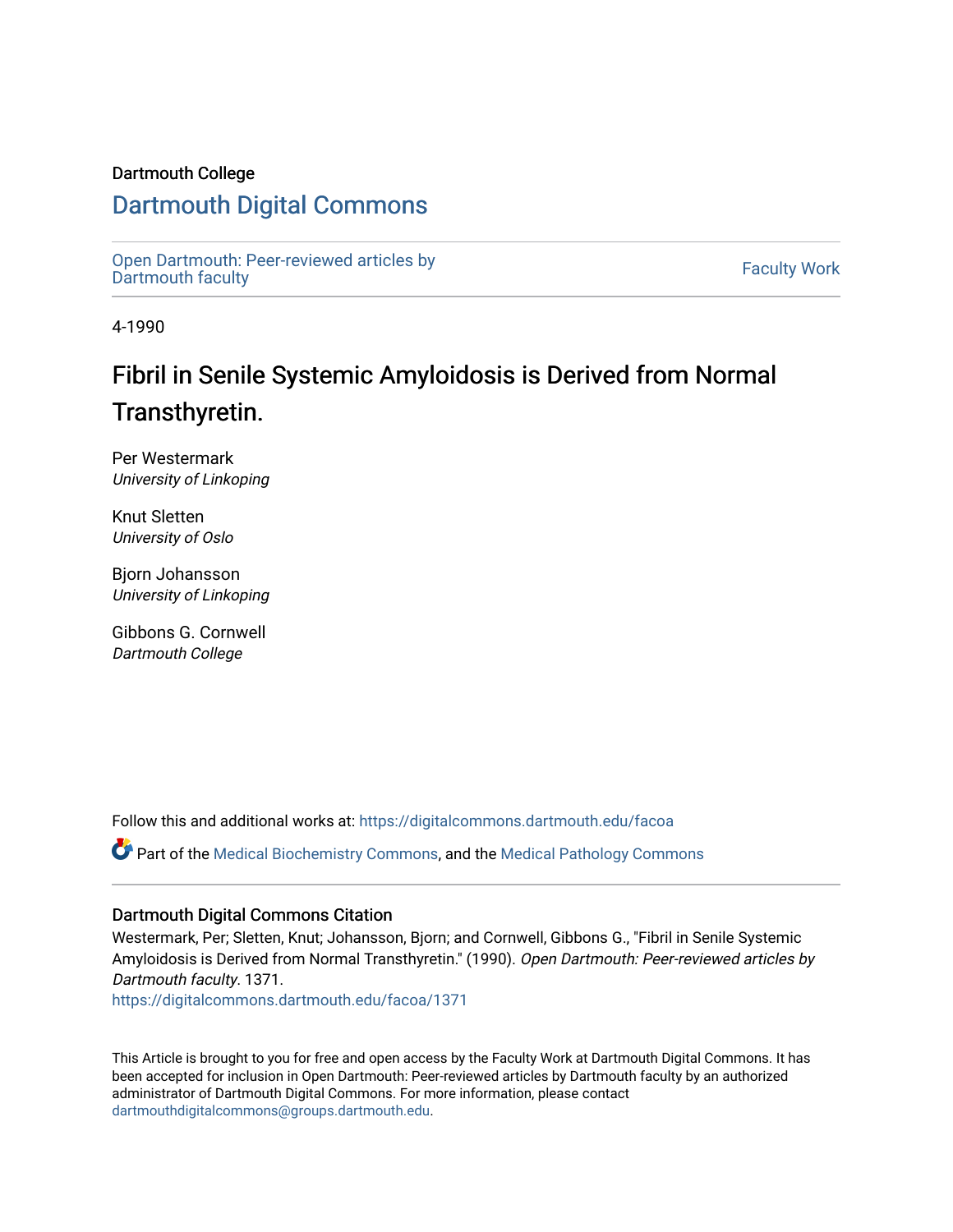# Fibril in senile systemic amyloidosis is derived from normal transthyretin

### (prealbumin/primary structure)

PER WESTERMARK\*, KNUT SLETTEN<sup>†</sup>, BJÖRN JOHANSSON\*, AND GIBBONS G. CORNWELL III<sup>‡</sup>

\*Department of Pathology, University of Linkõping, S-58185-Linkõping Sweden; 'Department of Biochemistry, University of Oslo, Oslo, Norway; and<br>‡Department of Internal Medicine, Dartmouth Medical School, Hanover, NH 03755

Communicated by Donald F. Steiner, January 4, 1990 (received for review November 10, 1989)

ABSTRACT The amyloid fibril in senile systemic amyloidosis (SSA), like that of familial amyloidotic polyneuropathy, is derived from transthyretin (TTR). SSA, however, is a common disease, affecting to some degree 25% of the population >80 years old. In familial amyloidotic polyneuropathy, the amyloidogenesis has been considered to depend on point mutations leading to TTR variants. We show that the TTR molecule in SSA, on the other hand, has a normal primary structure. Factors other than the primary structure of TTR must therefore be important in the pathogenesis of TTRderived amyloid.

The amyloid fibril contains as a major constituent low molecular weight proteins that vary in nature between different types of amyloid (1). Since the original description by Costa et al. (2) that transthyretin (TTR) (prealbumin) is a main constituent in the Portuguese type familial amyloid, many other forms of familial amyloidosis have been shown to have TTR as a major subunit protein. Recent studies have revealed that the hereditary factor in the familial amyloidosis is a point mutation in the TTR gene, leading to an amino acid substitution. Several such mutations, each linked to a specific type of amyloid disease, have now been demonstrated. The most widely known amino acid substitution in the TTR molecule is methionine for valine at position 30, found in the Portuguese, Swedish, and Japanese types of familial amyloidosis  $(3-6)$ .

The most common systemic amyloidosis is senile systemic amyloidosis (SSA), earlier called senile cardiac amyloidosis (7, 8). SSA has been shown to affect  $\approx 25\%$  of persons  $>80$ years old (8), with deposits in many organs. It is usually a benign disease without symptoms. Some individuals, mainly men, are more severely affected with heavy deposits in the myocardium, sometimes giving rise to cardiomegaly and congestive heart failure (7, 9, 10).

Previous studies have shown that a major constituent of the fibrils in SSA is derived from TTR (11, 12). A major question in the understanding of the pathogenesis of the TTR-derived amyloidoses is whether or not an amino acid substitution is a prerequisite for formation of amyloid fibrils. In previous partial characterization of the TTR in three patients with SSA, no deviation from the normal sequence was found (13). However, it has recently been claimed that SSA is a hereditary disease with late onset (14). In the present study, we have characterized the TTR molecule purified from the amyloid fibrils from a patient with typical SSA, and no amino acid substitution was found.

### MATERIALS AND METHODS

Heart tissue from one patient (patient 34) with typical SSA was frozen at  $-20^{\circ}$ C. The patient was a male who died when he was 92 years old. Unexpectedly, a large diffusely amyloidinfiltrated heart was found at autopsy. Microscopic analysis revealed small amyloid deposits in many organs.

Purification of Amyloid Fibril Proteins. Amyloid fibrils were extracted (15) from heart ventricles by sequential homogenization <sup>10</sup> times in 0.15 M NaCl, followed by homogenization three times in distilled water. After centrifugation at 20,000 rpm (Beckman JA 20 rotor), most amyloid was found in the pellet material, which was lyophilized and used in the present studies.

Amyloid fibrils were defatted in chloroform/methanol (2:1) and treated with <sup>6</sup> M guanidine hydrochloride in 0.1 M Tris-HCl (pH 8.0) without reduction for 48 hr at room temperature. The material was then centrifuged and the supernatant was applied to a Sepharose CL-6B column, which was eluted with 5 M guanidine in distilled water. This process resulted in a typical pattern with a fairly small  $V<sub>o</sub>$ peak, followed by a wide area (designated fraction A) with increased optical density without distinct peaks, and finally an asymmetric late retarded protein peak (designated fraction B) (Fig. 1). The two fractions were dialyzed separately against deionized water and lyophilized. Previous experiments (13-15) have shown that both full-length TTR (called TTR-like protein) and TTR fragments occur in the fibrils in SSA. Under nonreducing conditions, fraction B consists mainly of cysteine-lacking TTR-derived protein fragments, while the TTR-like amyloid fibril protein is eluted in fraction A (13).

For purification of TTR-like protein, material from fraction A was dissolved in <sup>6</sup> M guanidine hydrochloride/0.1 M Tris-HCl buffer, pH 8.0, containing 0.1 M dithiothreitol and was stirred for 2 hr at room temperature. Dithiothreitol was removed by gel filtration through a Sephadex G-25 column  $(0.9 \times 10 \text{ cm})$  and the protein solution was then applied to a Thiopropyl Sepharose CL-6B column  $(1.6 \times 10 \text{ cm})$ , equilibrated with 4.5 M guanidine hydrochloride/0.1 M Tris'HCl, pH 8.0 (13). The column was rinsed with the guanidine solution and finally eluted with the equilibration solution, now containing <sup>25</sup> mM L-cysteine. The eluted protein material was dialyzed against deionized water and lyophilized. Further purification was obtained by gel filtration through a Sephacryl S-200 HR column (0.9  $\times$  60 cm) equilibrated and eluted with <sup>5</sup> M guanidine hydrochloride in distilled water.

Fraction B was used for further purification of cysteinelacking TTR fragments. Lyophilized protein (1 mg/ml) was dissolved in <sup>5</sup> M guanidine hydrochloride in water and injected into an LKB HPLC unit connected to <sup>a</sup> Vydac <sup>214</sup> TPS column. Proteins were eluted with a  $0-70\%$  linear gradient of acetonitrile in 0.1% trifluoroacetic acid and the effluent registered at 224 nm.

The publication costs of this article were defrayed in part by page charge payment. This article must therefore be hereby marked "advertisement" in accordance with 18 U.S.C. §1734 solely to indicate this fact.

Abbreviations: TTR, transthyretin; SSA, senile systemic amyloidosis; BNPS-skatole, 3'-bromo-3-methyl-2-(2-nitrophenylsulfenyl)indolamine.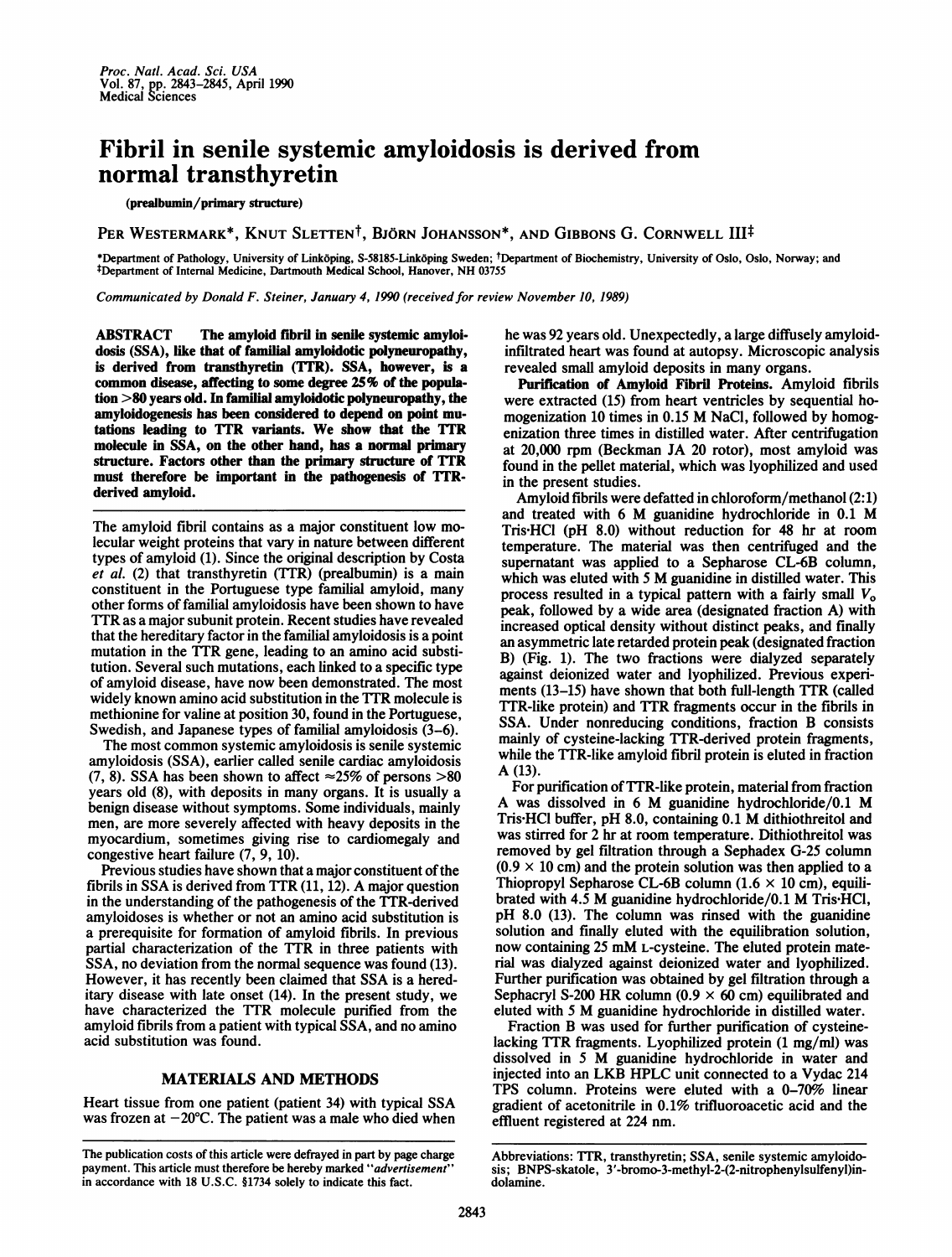

FIG. 1. The gel filtration elution profile of amyloid fibrils dissolved in guanidine hydrochloride and run on a Sepharose CL-6B column. Fractions in A and B were pooled separately for the purification of TTR-like material and TTR-derived fragments, respectively.

Electrophoresis. SDS/PAGE was performed as described (16).

Amino Acid Analysis. TTR-derived polypeptides were hydrolyzed in <sup>6</sup> M HCl and quantitated by amino acid analysis using a Biotronik Wissentschaftlich Gerate, Frankfurt am Main, F.R.G. LC 5000 automatic amino acid analyzer (13).

N-Terminal Analysis. The polypeptides were tested for homogeneity and further analyzed by Edman degradation using a model 477A automatic sequence analyzer from Applied Biosystems, with an on-line <sup>120</sup> A PTH amino acid analyzer (13).

Fragmentation. Polypeptides were cleaved with cyanogen bromide (17) and 3'-bromo-3-methyl-2-(2-nitrophenylsulfenyl)indolamine (BNPS-skatole) (18). Digestion with endoproteinase Asp-N, obtained from Boehringer Mannheim, was performed with SDS-treated polypeptide as described by Drapeau (19).

**Purification of Peptides.** Peptides were purified on a  $C_{18}$ reversed-phase column <sup>218</sup> TP54 (Vydac, CA). A 45-min linear gradient from 0% to 80% of solvent B was used at a flow rate of 1.0 ml/min (20). Solvent A was 0.1% trifluoroacetic acid in water, and solvent B was  $30\%$  solvent A in acetonitrile.

#### RESULTS

Purification and Analysis of a TTR-Like Molecule. Previous studies have shown that the TTR-like protein in the amyloid fibrils in SSA and familial amyloidotic polyneuropathy of Swedish type seems to be covalently bound (13, 21). This characteristic made it possible to purify the TTR molecule by initial gel filtration without reduction followed by covalent chromatography and subsequent gel filtration of the cysteinecontaining material. In this way, we obtained TTR-like protein that was essentially free from TTR fragments.

N-terminal sequence analysis revealed <sup>a</sup> ragged N terminus with species starting in positions 1, 2, 3, 4, 5, 6, and 7 of TTR. The contents of these species decreased gradually from 25% (position 1) to 8% (position 7). The initial yield was  $\approx$  20%, which is within the expected range when working with lower concentrations of proteins. The TTR sequence to position 14 was confirmed. Cyanogen bromide cleavage of the protein resulted in <sup>a</sup> free N terminus starting in position 14 of TTR. Thirty-two degradation cycles confirmed positions 14-40 and 43-45. Positions 41 and 42 could not be established. The material left on the glass fiber membrane after 32 degradation cycles was then used for cleavage with BNPS-skatole and taken directly back to the sequencer for analysis. Nineteen degradation cycles confirmed positions 43-51 and 82-98.

TTR-like protein was also digested with endoproteinase Asp-N and the peptides were separated on a  $C_{18}$  reversedphase column. Peptide materials obtained from single peaks were taken for N-terminal analyses. The results confirmed and established the sequences of positions 18-35, 38-41, 42-60, 63-73, 74-88, 89-92, 92-98, and 99-127. The amino acid residues in positions 17, 42, and 62 could not be verified because of background interference. With the partial amino acid sequences of the TTR-derived fragments (see below), the full sequence of the amyloid TTR molecule was obtained (Fig. 2). No amino acid substitution was found.

Amino Acid Sequence Analysis of TTR-Derived Fragments. Reversed-phase HPLC on a  $C_4$  column of the late retarded peak proteins from fraction B, obtained in the first gel filtration, resulted in many closely eluted peaks, which were purified by rerunning in HPLC. Characterization by Nterminal analyses showed that fragments started in positions 46, 49, and <sup>52</sup> of TTR (Fig. 2). Positions 46-78 were established. The amino acid sequence in this region was identical to that reported for TTR (22, 23).

#### DISCUSSION

All TTR-derived amyloid fibril proteins that have been studied with complete amino acid sequence analysis have shown amino acid substitutions (3-6, 24-29). Such substitutions have therefore been considered to be the primary defect in the amyloidogenesis involving TTR. Regarding the very high frequency of SSA, amino acid substitutions in the TTR in all cases is unlikely, however. The present study shows that TTR with normal primary structure can also make up amyloid



FIG. 2. The amino acid sequence (single-letter code) of an amyloid protein derived from TTR in patient 34. The sequence is identical to that of normal TTR but a large portion of the TTR-like protein started in positions 2-7. TTR fragments started in positions 46, 49, and 52 and constituted a considerable part of the amyloid fibrils. The sequence was obtained by studies of the whole TTR-like protein (TTR-L), TTR fragments occurring in the fibrils (Fl, F2, and F3), and peptides resulting from cleavage with cyanogen bromide (CB), endoproteinase Asp-N (PAS), and BNPS-skatole (BNPS). No overlapping between PAS7 and PAS8 was obtained. Parentheses indicate not fully identified amino acid residues.